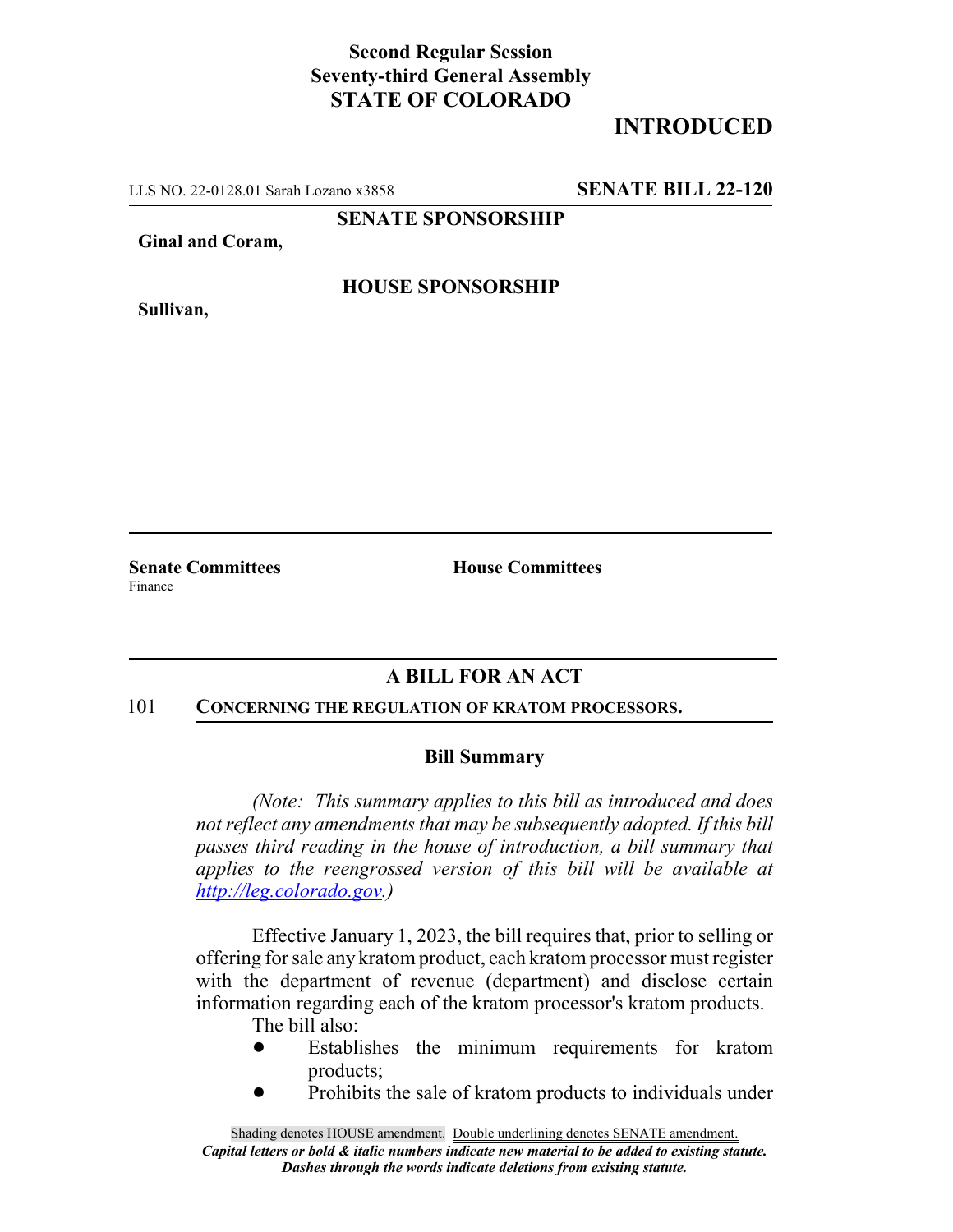18 years of age;

- Requires a kratom processor to notify the department within 7 days after being notified that an adverse effect report was made with the federal food and drug administration regarding any of the kratom processor's kratom products; and
- Authorizes the department to investigate adverse effect reports to determine whether a kratom processor has violated any of the standards specified in the bill.

The executive director of the department is required to adopt rules to administer and enforce the bill.

 *Be it enacted by the General Assembly of the State of Colorado:* **SECTION 1.** In Colorado Revised Statutes, **add** article 15 to title 44 as follows: **ARTICLE 15 Colorado Kratom Consumer Protection Act 44-15-101. Short title.** THE SHORT TITLE OF THIS ARTICLE 15 IS THE "COLORADO KRATOM CONSUMER PROTECTION ACT". **44-15-102. Definitions.** AS USED IN THIS ARTICLE 15, UNLESS THE CONTEXT OTHERWISE REQUIRES: (1) "FOOD" MEANS A FOOD, FOOD PRODUCT, FOOD INGREDIENT, DIETARY INGREDIENT, DIETARY SUPPLEMENT, OR BEVERAGE FOR HUMAN CONSUMPTION. (2) "KRATOM EXTRACT" MEANS A FOOD CONTAINING ANY PART OF THE LEAF OF THE PLANT MITRAGYNA SPECIOSA THAT HAS BEEN EXTRACTED AND CONCENTRATED IN ORDER TO PROVIDE MORE STANDARDIZED DOSING. (3) "KRATOM PROCESSOR" OR "PROCESSOR" MEANS A PERSON: (a) THAT SELLS, PREPARES, OR MAINTAINS A KRATOM PRODUCT; OR (b) THAT ADVERTISES, REPRESENTS, OR HOLDS ITSELF OUT AS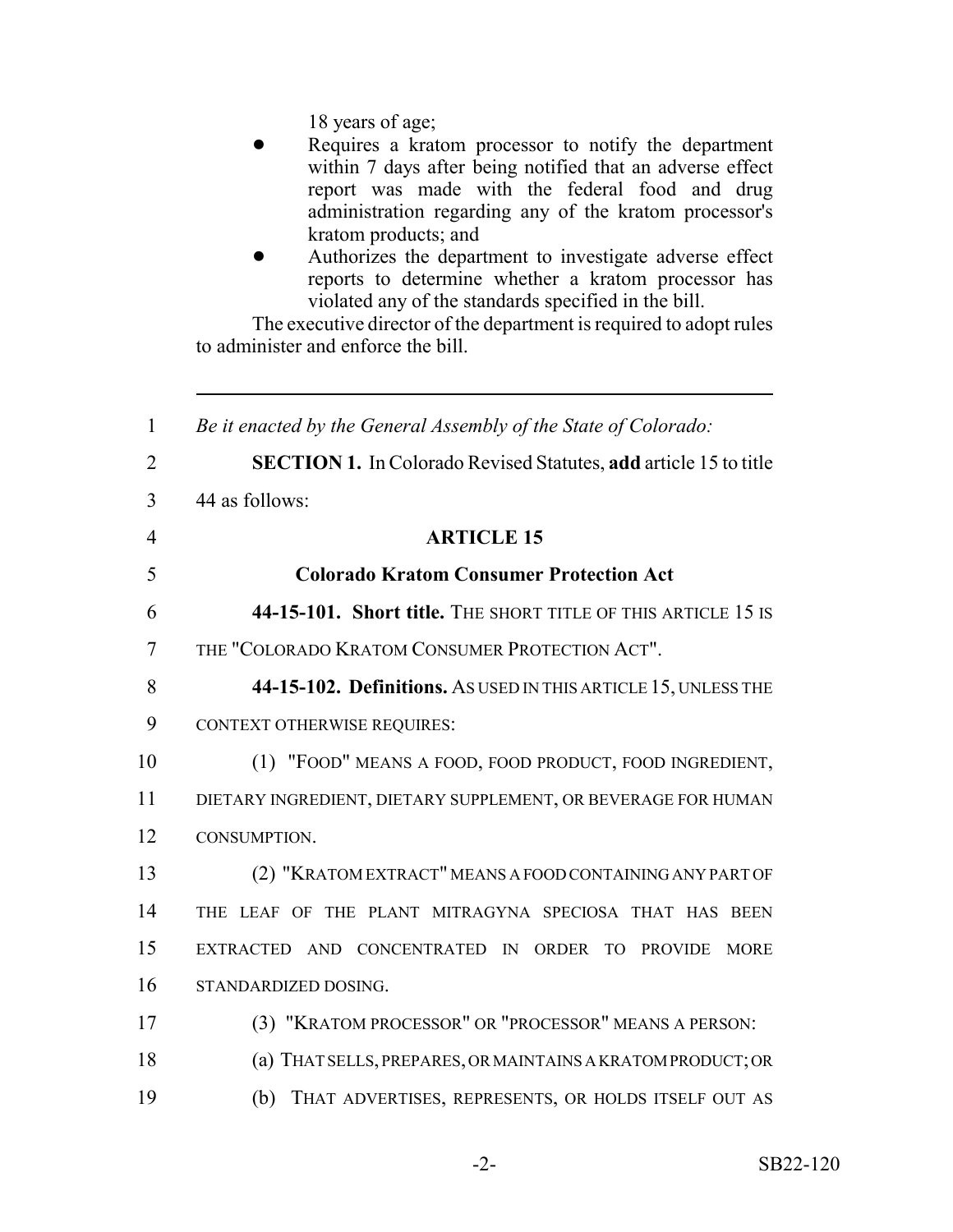SELLING, PREPARING, OR MAINTAINING A KRATOM PRODUCT.

 (4) "KRATOM PRODUCT" OR "PRODUCT" MEANS ANY PART OF THE LEAF OF THE PLANT MITRAGYNA SPECIOSA, OR A KRATOM EXTRACT, MANUFACTURED AS A FOOD, POWDER, CAPSULE, PILL, BEVERAGE, OR SOME OTHER EDIBLE PRODUCT.

 **44-15-103. Kratom processors - registration required - disclosures required - rules.** (1) EFFECTIVE JANUARY 1, 2023, PRIOR TO SELLING OR OFFERING TO SELL ANY KRATOM PRODUCT IN THIS STATE, EACH KRATOM PROCESSOR SHALL:

 (a) REGISTER WITH THE DEPARTMENT IN THE FORM AND MANNER 11 DETERMINED BY THE EXECUTIVE DIRECTOR BY RULE; AND

 (b) PAY AN INITIAL REGISTRATION FEE AND, THEREAFTER, AN ANNUAL RENEWAL FEE IN THE AMOUNT DETERMINED BY THE EXECUTIVE DIRECTOR BY RULE.

 (2) EXCEPT AS PROVIDED IN SUBSECTION (3) OF THIS SECTION, EFFECTIVE JANUARY 1,2023, PRIOR TO SELLING OR OFFERING TO SELL ANY KRATOM PRODUCT IN THIS STATE, EACH KRATOM PROCESSOR SHALL PROVIDE THE DEPARTMENT WITH:

 (a) A LIST OF EACH OF THE PROCESSOR'S KRATOM PRODUCTS THAT 20 THE PROCESSOR OFFERS FOR SALE OR SELLS IN THIS STATE;

21 (b) FOR EACH KRATOM PRODUCT:

**(I) A CERTIFICATE OF ANALYSIS;** 

**(II) THE NAME AND ADDRESS OF THE PERSON WHOSE NAME WILL** 

24 APPEAR ON THE PRODUCT LABEL, IF THE PERSON IS NOT THE PROCESSOR;

(III) WHETHER THE PRODUCT IS A FOOD, POWDER, CAPSULE, PILL,

26 BEVERAGE, OR SOME OTHER EDIBLE FORM;

**(IV)** THE RECOMMENDED USAGE AMOUNT AND CORRESPONDING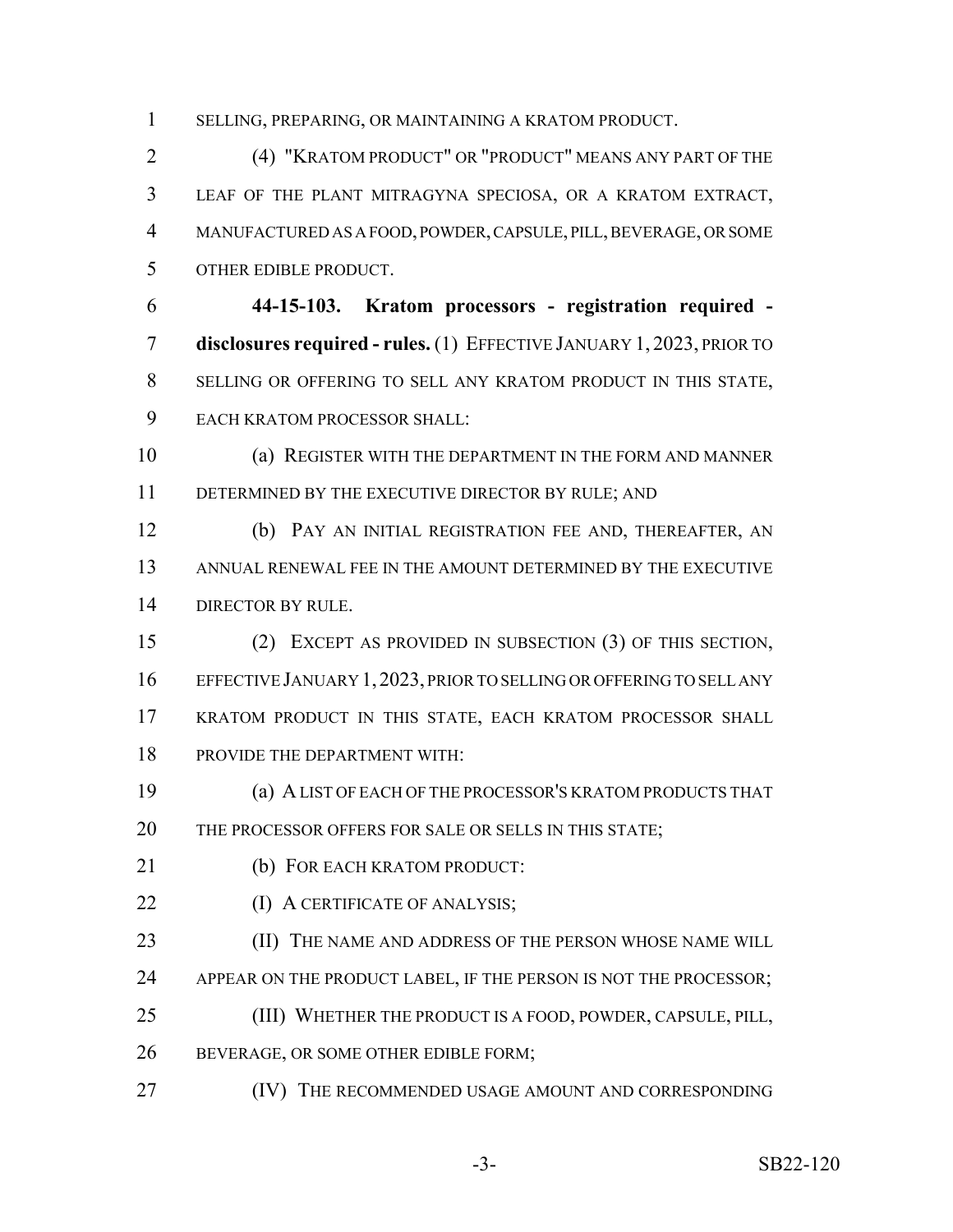USAGE DIRECTIONS;

 (V) THE WEIGHT OR VOLUME OF THE PACKAGE OF KRATOM PRODUCT AND THE RECOMMENDED INDIVIDUAL SERVING SIZE OR AMOUNT; AND

 (VI) A COMPLETE COPY OF THE LABEL THAT WILL APPEAR ON THE KRATOM PRODUCT OR THAT CAN BE VIEWED VIA A SCANNABLE BAR CODE OR WEBSITE ADDRESS;

 (c) A CERTIFICATE OF ANALYSIS FOR THE KRATOM PRODUCT FROM AN ACCREDITED LABORATORY THAT TESTS FOR THE PURITY OF FOOD PRODUCTS; AND

 (d) IF THE KRATOM PRODUCT THAT THE PROCESSOR IS OFFERING FOR SALE OR SELLING IS A KRATOM EXTRACT, A WRITTEN ACKNOWLEDGMENT THAT ALL FOOD-GRADE SOLVENTS USED IN MANUFACTURING THE KRATOM EXTRACT COMPLY WITH THE APPLICABLE PRODUCT LIMITATIONS IN THE UNITED STATES PHARMACOPEIA.

 (3) A KRATOM PROCESSOR IS NOT REQUIRED TO DISCLOSE ANY 17 INFORMATION THAT IS A TRADE SECRET, AS DEFINED IN SECTION 7-74-102 (4).

 **44-15-104. Kratom products - limitations - enforcement - penalties.** (1) A KRATOM PROCESSOR SHALL NOT PREPARE, DISTRIBUTE, SELL, OR OFFER FOR SALE:

**(a) A KRATOM PRODUCT THAT:** 

**(I) IS MIXED OR PACKED WITH A NONKRATOM SUBSTANCE THAT** 24 AFFECTS THE QUALITY OR STRENGTH OF THE KRATOM PRODUCT TO SUCH A DEGREE AS TO RENDER THE KRATOM PRODUCT INJURIOUS TO A CONSUMER;

(II) CONTAINS A POISONOUS OR OTHERWISE HARMFUL

-4- SB22-120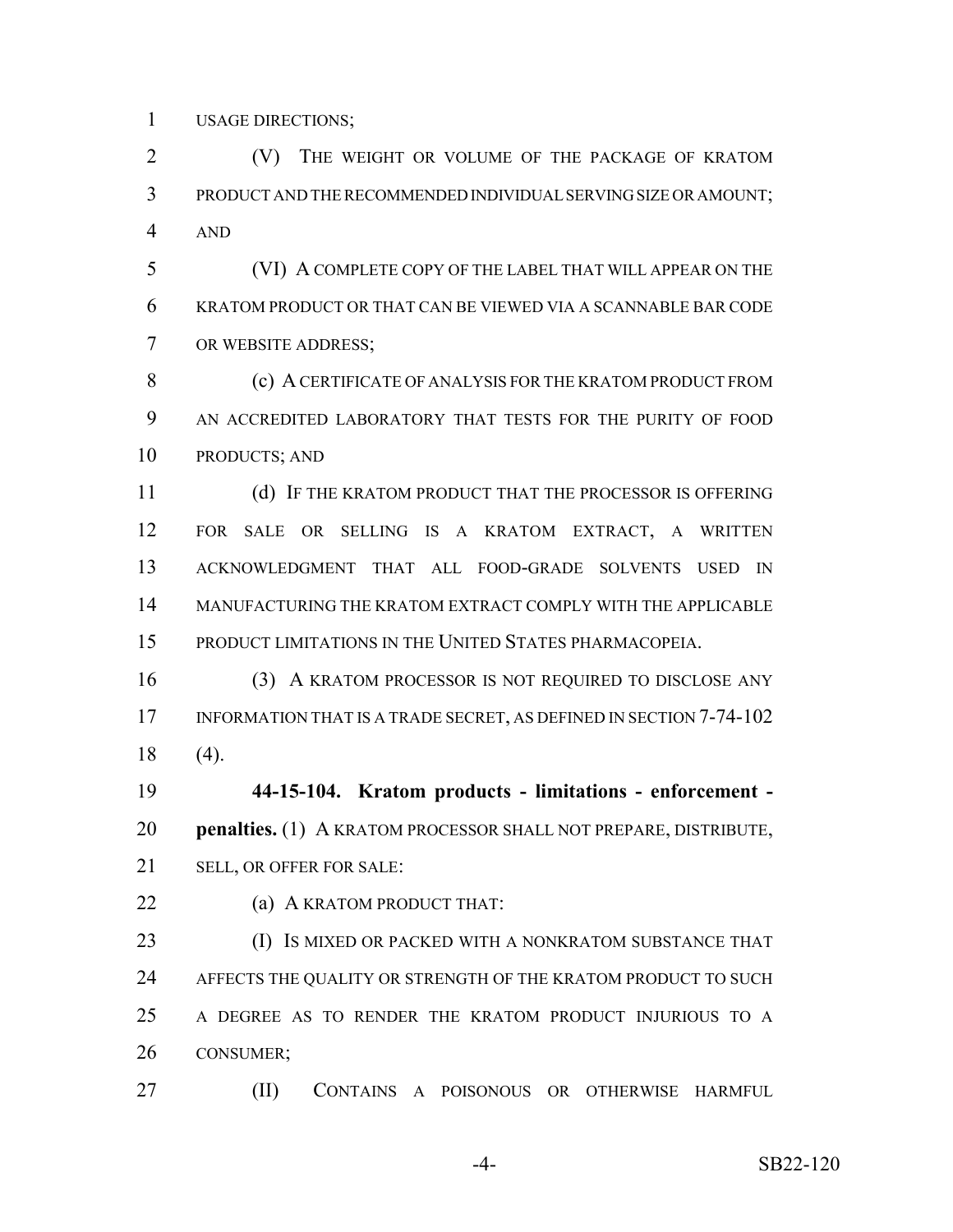NONKRATOM INGREDIENT, INCLUDING ANY SUBSTANCE LISTED IN PART 2 OF ARTICLE 18 OF TITLE 18;

 (III) HAS A LEVEL OF 7-HYDROXYMITRAGYNINE IN THE ALKALOID FRACTION THAT IS GREATER THAN TWO PERCENT OF THE OVERALL ALKALOID COMPOSITION OF THE KRATOM PRODUCT;

 (IV) HAS SYNTHETIC ALKALOIDS, INCLUDING SYNTHETIC MITRAGYNINE, SYNTHETIC 7-HYDROXYMITRAGYNINE, OR ANY OTHER SYNTHETICALLY DERIVED COMPOUNDS OF THE PLANT MITRAGYNA SPECIOSA;

 (V) DOES NOT INCLUDE A LABEL WITH ADEQUATE DIRECTIONS NECESSARY FOR SAFE AND EFFECTIVE USE BY A CONSUMER, INCLUDING A RECOMMENDED SERVING SIZE; AND

 (VI) BEARS A LABEL THAT MAKES CLAIMS THAT THE KRATOM PRODUCT IS INTENDED TO DIAGNOSE, TREAT, CURE, OR PREVENT A MEDICAL CONDITION OR DISEASE; OR

 (b) A KRATOM EXTRACT WITH LEVELS OF RESIDUAL SOLVENTS THAT ARE HIGHER THAN THE LEVELS ALLOWED BY THE UNITED STATES PHARMACOPEIA.

 (2) (a) A KRATOM PROCESSOR THAT VIOLATES THIS SECTION IS 20 SUBJECT TO A FINE OF FIVE HUNDRED DOLLARS FOR THE FIRST OFFENSE, TWO THOUSAND FIVE HUNDRED DOLLARS FOR THE SECOND OFFENSE, AND 22 FIVE THOUSAND DOLLARS FOR THE THIRD OR ANY SUBSEQUENT OFFENSE. A KRATOM PROCESSOR SHALL DISCONTINUE SELLING OR OFFERING TO SELL EACH KRATOM PRODUCT THAT FAILS TO MEET THE STANDARDS ESTABLISHED IN THIS SECTION, AND THE KRATOM PROCESSOR SHALL NOT RESUME THE SALE OF THE KRATOM PRODUCT UNLESS THE PRODUCT COMPLIES WITH THE STANDARDS SPECIFIED IN THIS SECTION.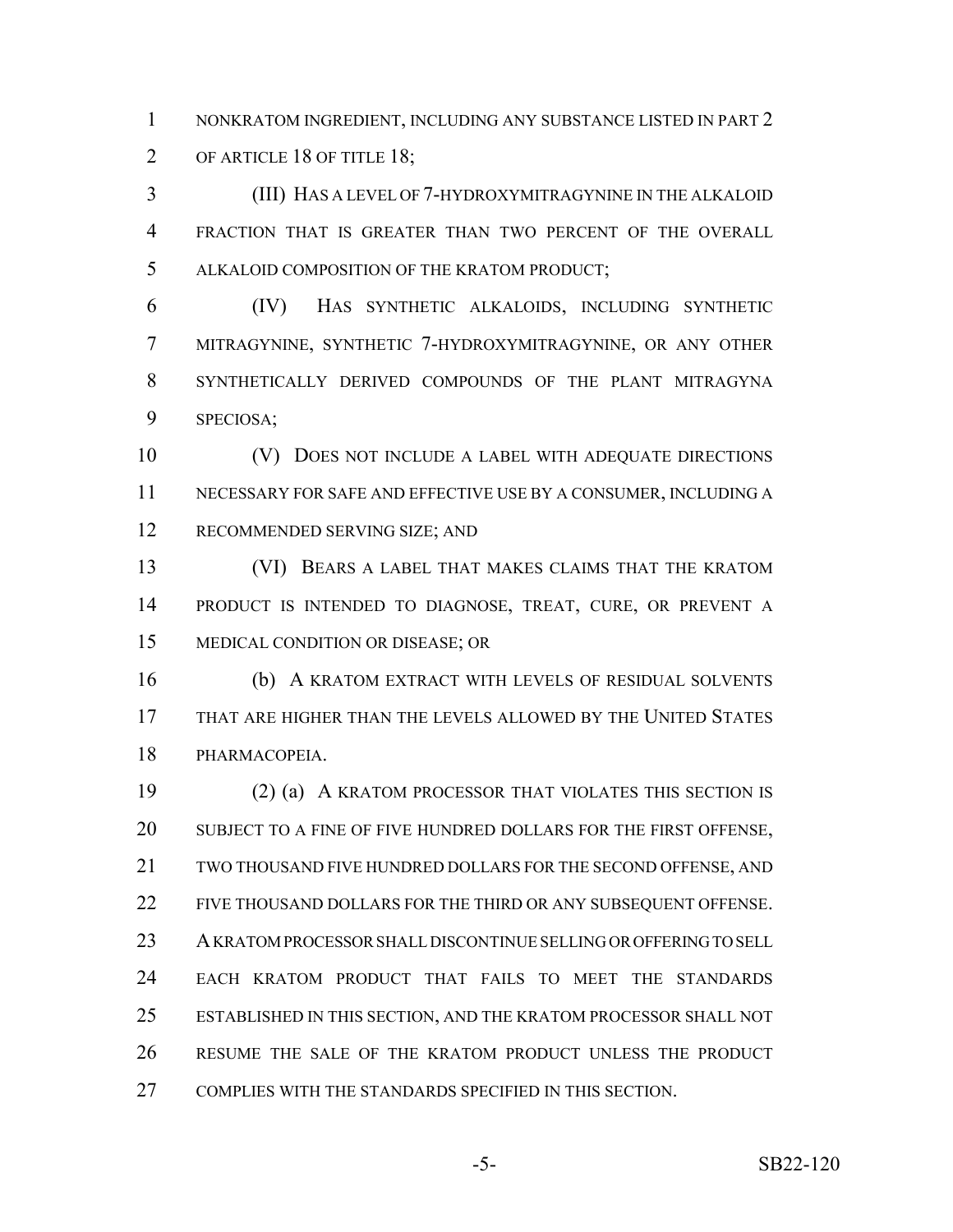(b) THE DEPARTMENT MAY REVOKE THE REGISTRATION OF A KRATOM PROCESSOR, ORDER A KRATOM PRODUCT TO BE PERMANENTLY REMOVED FROM SALE, OR PROHIBIT A PROCESSOR FROM REAPPLYING FOR REGISTRATION AS A KRATOM PROCESSOR FOR A PERIOD OF UP TO THREE YEARS IF:

 (I) THE KRATOM PROCESSOR HAS MORE THAN THREE VIOLATIONS WITHIN A FIVE-YEAR PERIOD; OR

 (II) THE DEPARTMENT DETERMINES THAT A KRATOM PROCESSOR'S VIOLATION OF THIS SECTION WAS WILLFUL.

 **44-15-105. Kratom products - age limitations.** A KRATOM PROCESSOR MAY NOT DISTRIBUTE, SELL, OR OFFER FOR SALE A KRATOM PRODUCT TO AN INDIVIDUAL UNDER EIGHTEEN YEARS OF AGE.

 **44-15-106. Adverse events - mandatory reporting - investigations.** (1) A KRATOM PROCESSOR SHALL NOTIFY THE DEPARTMENT WITHIN SEVEN DAYS AFTER BEING NOTIFIED THAT AN ADVERSE EVENT HAS BEEN REPORTED TO THE FEDERAL FOOD AND DRUG ADMINISTRATION FOR ONE OF THE PROCESSOR'S KRATOM PRODUCTS.

 (2) WHEN NOTIFIED OF AN ADVERSE EVENT PURSUANT TO 19 SUBSECTION (1) OF THIS SECTION, THE DEPARTMENT MAY INVESTIGATE 20 WHETHER THE KRATOM PROCESSOR VIOLATED THIS ARTICLE 15.

21 (3) IF THE DEPARTMENT OPENS AN INVESTIGATION INTO AN 22 ADVERSE EVENT, THE KRATOM PROCESSOR, AT THE REQUEST OF THE DEPARTMENT, SHALL PROVIDE THE DEPARTMENT WITH A CURRENT CERTIFICATE OF ANALYSIS FOR THE KRATOM PRODUCT FOR WHICH THE ADVERSE EVENT WAS FILED.

 **44-15-107. Rules.** THE EXECUTIVE DIRECTOR SHALL PROMULGATE RULES AS NECESSARY FOR THE ADMINISTRATION AND ENFORCEMENT OF